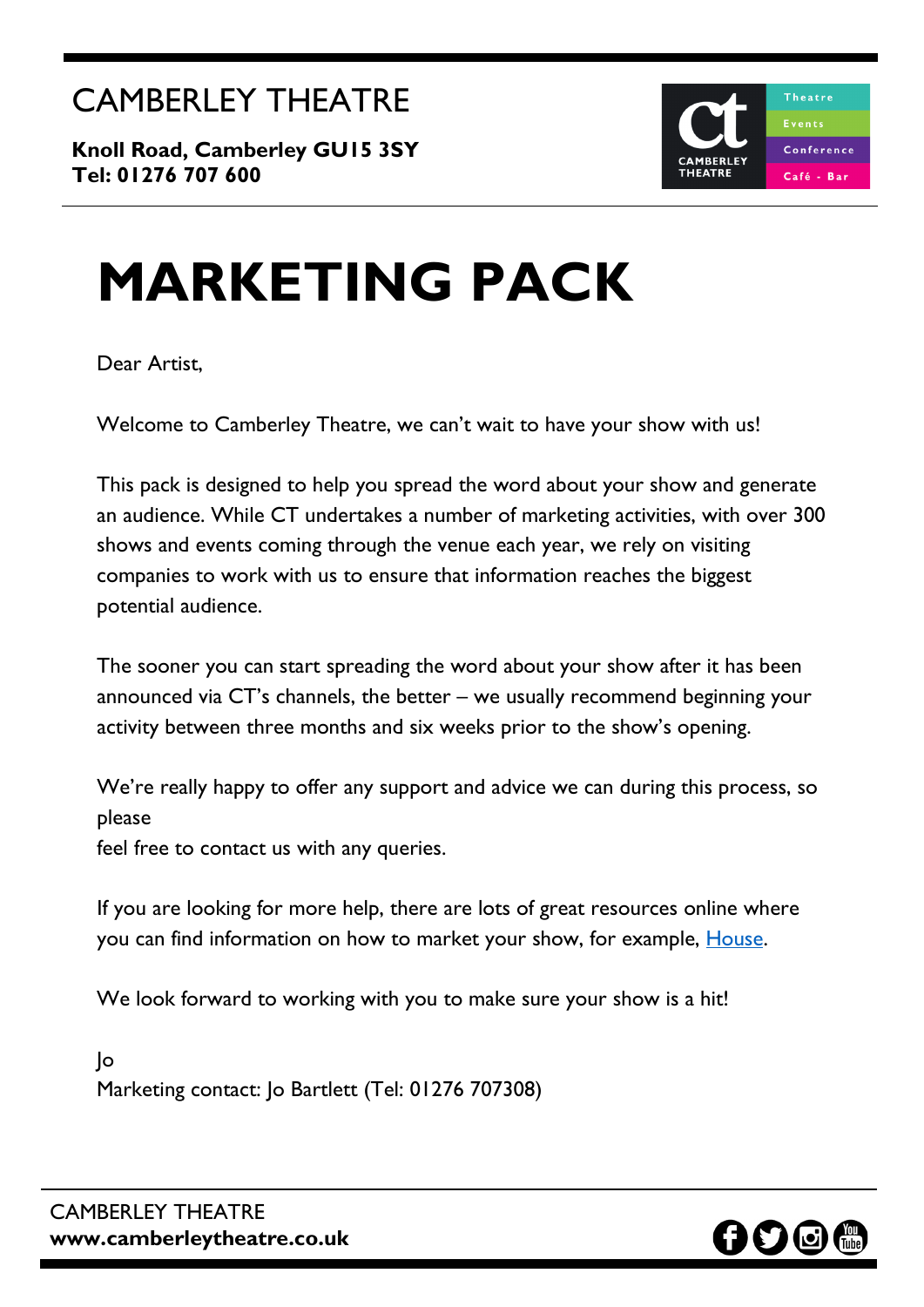## Solus E-Shots

If you would like a solus e shot (just your show) - please note we only do one e shot per week so get in touch as soon as possible to get your show booked in the calendar. The charge for this is:

- £90 3k targeted (people who have attended similar shows)
- £200 to the whole list of 20k

# Images

Please can you send me a high-resolution photo with no writing on it. This is essential for us to use if you are to be featured in the local press. We will need this photo a minimum of six weeks prior to your show. We will also need square and banner photos for use on our website.

## **Sizes**

- Banner  $1020px \times 350px$
- Square image  $-$  450px  $\times$  450px

# Print

Here's our standard print run, it would be great if you could supply please, don't worry if you are unable to send us all these amounts. Contact me and we can talk this through.

- $5 \times A2s$
- $\bullet$  10 x A3s
- $\bullet$  500  $\times$  A5s
- $\bullet$   $1 \times 4$  sheet

For printing on the posters/fliers, these are our details:

Box office: 01276 707600 www.camberleytheatre.co.uk

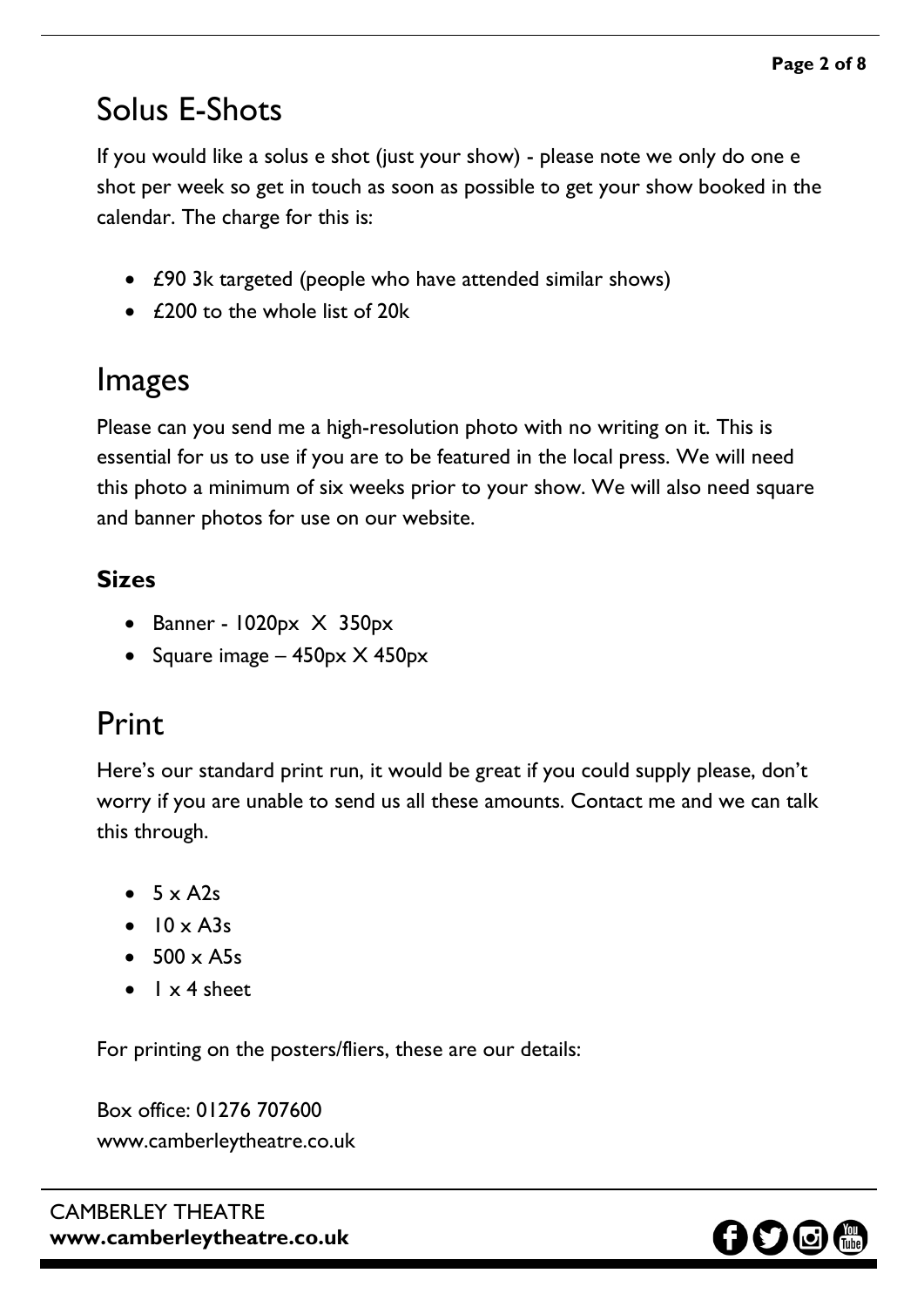Camberley Theatre, Knoll Road, Camberley, Surrey, GU15 3SY

Can you also include this phrase in all your print: 'Please note all bookings are subject to a  $\mathcal{L}2$  transaction fee'

## Before you start…

Before you get started with your marketing, it's good to take some time to consider a few key things that will help you set priorities and stay on track through the process:

#### **Key messages**

Establish the three key ideas that you'd like those who encounter your marketing activity to take away with them about the show. What's your USP? Figure out three pithy phrases/sentences that capture these ideas, and repeat them.

#### **Audiences**

Are there specific groups for whom your show is relevant, particularly those outside your, & our, typical audiences? If so, it's worth making a note of this now, and working out the ways you can go about connecting with them

#### **Budget & Resources**

How much money have you got to spend? Are there things at your disposal you can do for free, or can you get any in-kind support? How much time do you have to give? How much time can everyone else in the company give? Work this out, and then work out what your priorities should be.

#### **Evaluation**

How are you going to judge if you've been successful in your campaign? Of course, everyone wants to their show to sell out, but this might not be realistic if you are a brand new company and haven't performed with us before, so set a realistic target so the whole company is on the same page.

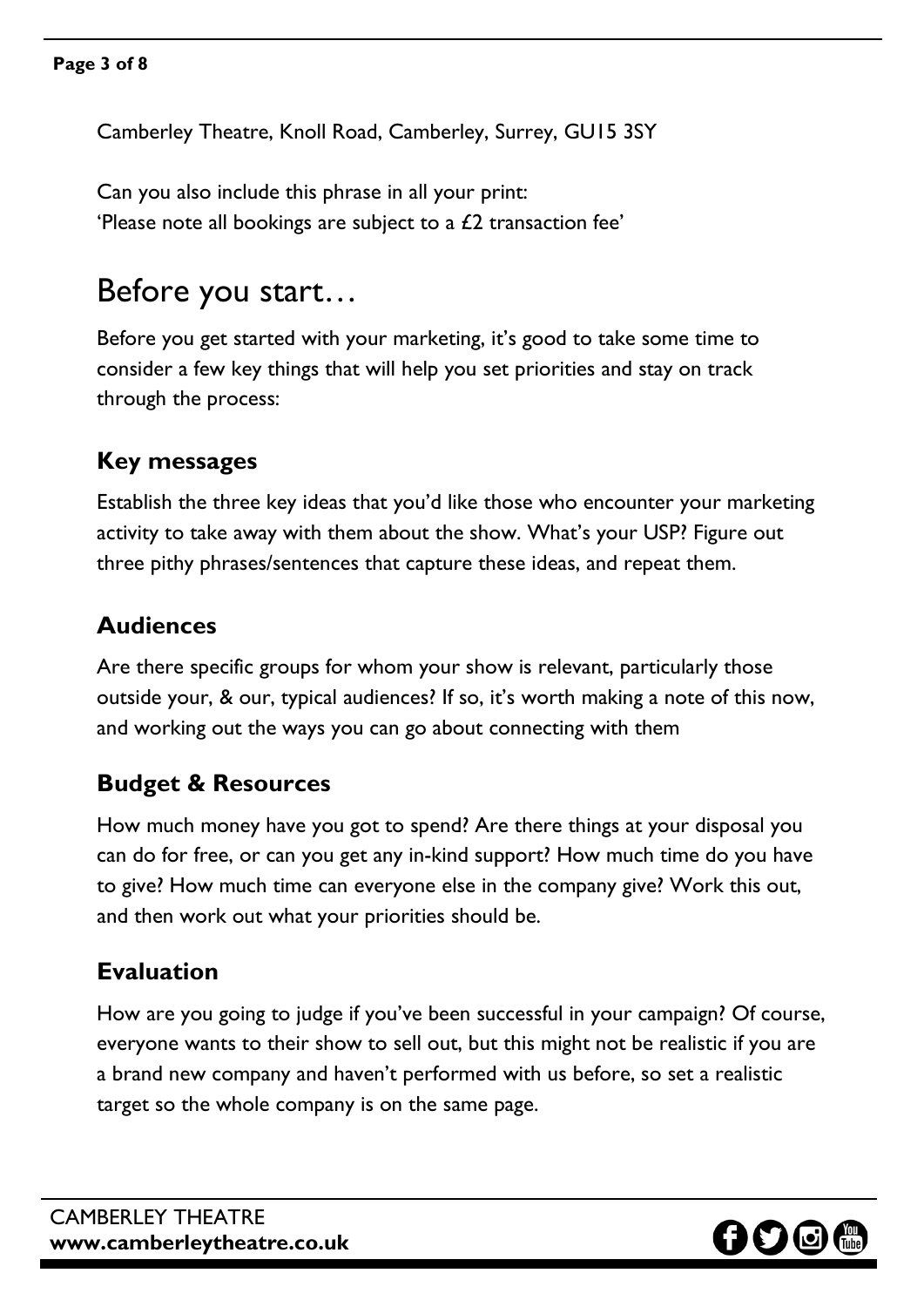## **A Marketing Plan**

Creating a simple marketing plan in Excel, tracking what you need to do, when, and who is going to do it, as well as marking when each action is complete, this can be hugely helpful in keeping you on track during the process.

## **Photography / Videos**

A selection of 4-6 decent photographs will be a great asset in helping to sell your show: it's worth setting up a photoshoot around 6-8 weeks in advance, and even if you don't have costumes/props as yet, you can create a striking image that captures the spirit of your piece. Short videos, maximum of 3 minutes are also great for social media.

A great image should be colourful and well-lit. The eye is naturally drawn to the human face, so images with large faces, especially with strong expressions, are often effective. Intriguing props always bring additional interest to an image, and it's usually a good idea to take photos against a plain black or white backdrop, or alternatively a background that has some relevance to the themes of your work. Please send copies to us as soon as you have them. Once you have your show on stage, it's worth taking some production shots, both to help publicise the show and to support your work in the future. Don't forget to send us the new photos as soon as you have them; we can use them in lots of ways, for example by creating a photo gallery on our Facebook page.

Ensure your photos are of a suitable quality to print – around 300dpi/1MB is great. Photographers we like include **Drew [Tommons](mailto:drew@drewtommonsphotographer.co.uk)** and **Laura [Woodrow](mailto:lauraellen_woodrow@hotmail.co.uk)** examples of their work as they will vary with each photographer, based on their experience.

## **Print Runs**

For runs of more than one night, or where we are part of a tour, we suggest considering investing in print marketing materials.

A good flyer may include:

• A striking image that captures the spirit of the show

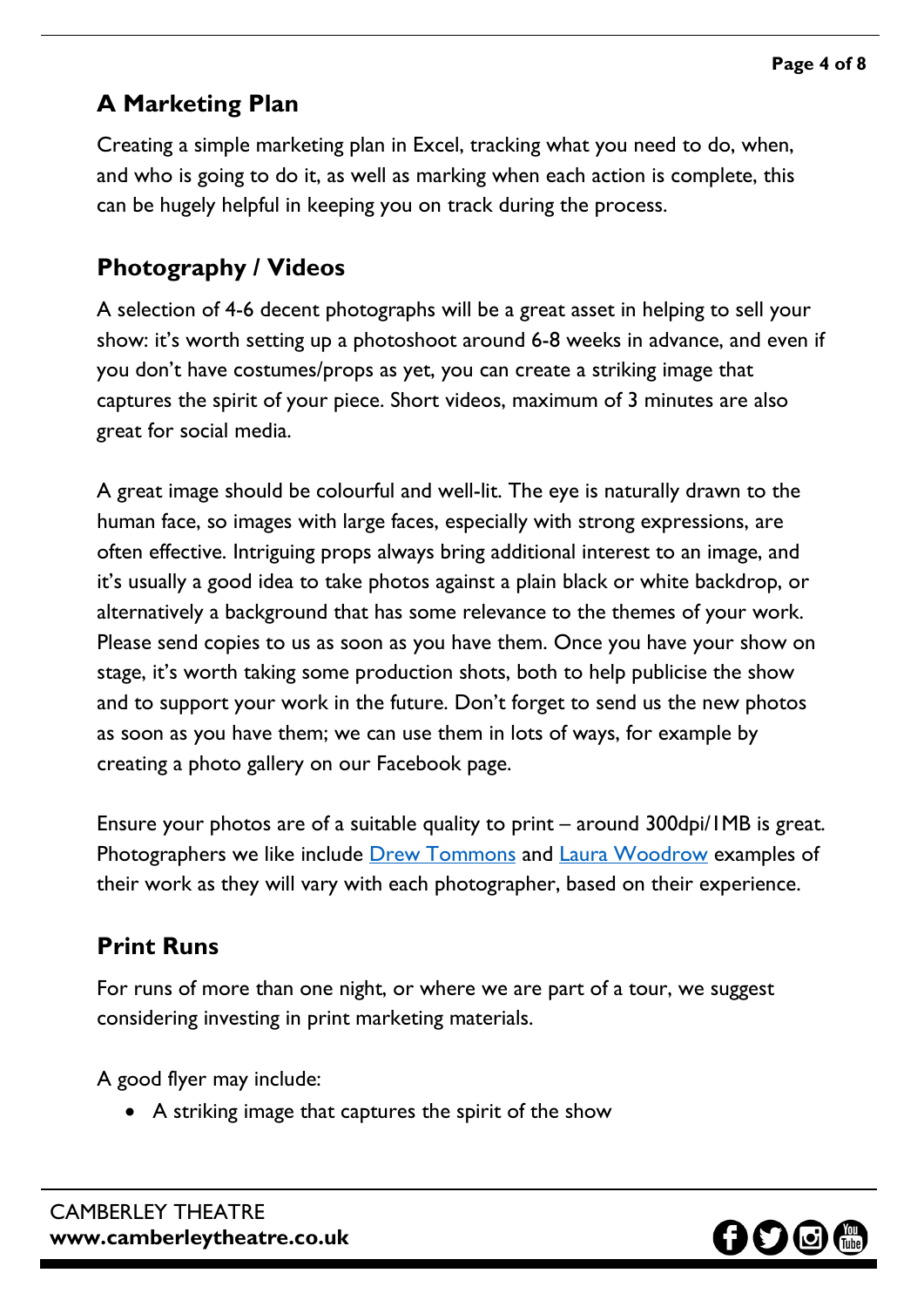#### **Page 5 of 8**

- The title, location, dates, times, prices and box office info in large, clear writing
- A website address
- Logos of the company and CT (please contact us for a high res version of our logo) A hashtag & social media details
- A description of the show: avoid anything too esoteric, and instead aim to capture what the experience of the show will be like for the audience member
- A brief description of the company, particularly if you've had any past work with which audiences may be familiar
- Any quotes or star ratings that help to convey what's special about the show, particularly from high profile media titles or industry professionals

We recommend **David [Andrews](mailto:dave@dagc.co.uk)** as a designer we like to work with, and **The [Best](mailto:agata@thebestprint.co.uk) [Print](mailto:agata@thebestprint.co.uk) [for](mailto:agata@thebestprint.co.uk) getting your flyers and posters printed.** 

While professionally designed, colour print is generally preferable, plenty of artists have designed and printed attractive flyers and posters on their own computers/by hand if this approach fits with the aesthetic of your work, it is worth considering.

We cannot guarantee that we will display print materials if we haven't seen them for sign off in advance – please send them as soon as you can. Flyers must be provided with overprinting details for the venue completed.

## **Distribution**

Please send us some of your print marketing materials as soon as possible. We can display these around our building. We also have a distribution team that go out regularly to local cafes, car parks and shops with fliers and posters.

Additionally, it is worth considering distributing print yourselves in some of the following locations:

• It's worth trying shops, schools, restaurants, pubs, community centres etc. in the area – occasionally it can be helpful to offer a ticket or two in

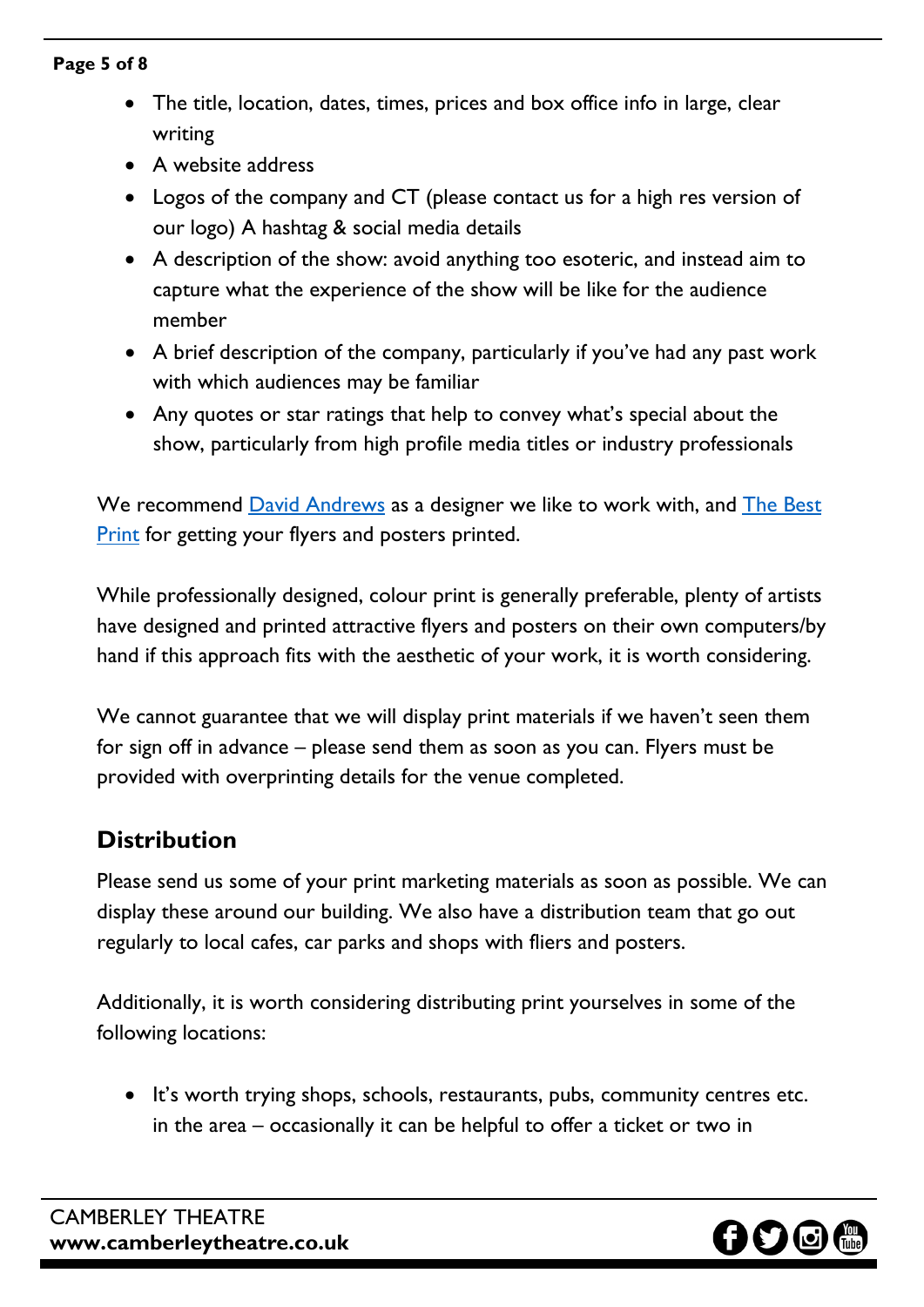exchange for displaying posters, please let us know if you plan to do this in advance

- You can undertake exit flyering at other Camberley Theatre shows, check our website for details [www.camberleytheatre.co.uk](http://www.camberleytheatre.co.uk/) or other venues with a similar programme to CT – box offices can let you know what time shows finish. It's worth checking the various Surrey What's On websites – [Essential](https://www.essentialsurrey.co.uk/) Surrey, Get [Surrey,](http://www.getsurrey.co.uk/) Muddy [Stilettos](https://surrey.muddystilettos.co.uk/) for shows with a potential crossover.
- Door-to-door flyering in the vicinity of CT is another option, particularly if your show has a strong local or community angle.
- Remember to ensure that all members of your company have a good stock of print with them at all times, to share with anyone and everyone they come across!

## **Networks**

A large portion of our audiences say they heard about the show they attend either because they are friends with the artist or via word-of-mouth, illustrating the importance of activating 'buzz' in your networks as early as possible.

Your personal networks are absolutely key in generating an audience for your show. Get them on board early, sharing information via email and social media channels, making it clear why the project is so important to you, personally, and encouraging them to share info with their own networks. An Early Bird discount on tickets can be a good way of getting friends & family on board as champions for your work – we can arrange this for you.

There may be other networks for whom your work is relevant, eg specific university and college courses, community interest groups etc. – contact them by social media, email or phone and ask them to help you spread the word. A special ticket offer can be a good incentive to motivate these groups to share your information – again, we can set this up for you.

## **Reciprocal**

If you have good networks of your own, such as a strong social media presence or a good mailing list, it's worth approaching like-minded theatre companies to see

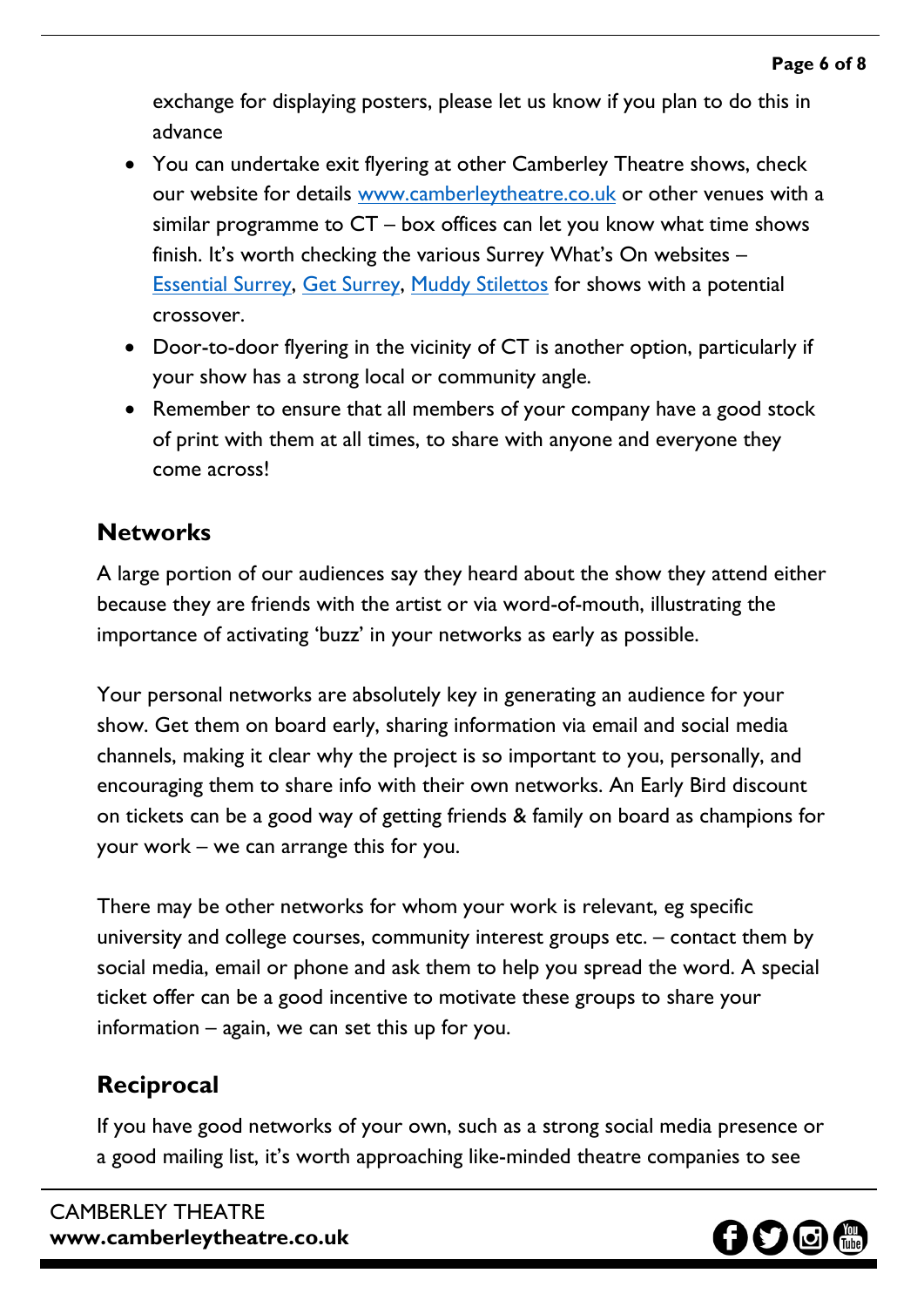#### **Page 7 of 8**

how they can help you spread the word. You can offer to help them promote one of their shows in return.

#### **Social Media/Digital**

Social media is as much about conversation as it is about interaction: it works best when you engage in dialogue with groups and individuals for whom your work is relevant. This can be a time consuming process, and needs updating/monitoring daily (several times a day for Twitter), so we recommend prioritising a couple of networks and looking after them properly, before trying out new platforms. The most relevant platforms are likely to be Facebook, Twitter, Instagram and YouTube.

Remember to connect with Camberley Theatre:

**Twitter:** [@CamboTheatre](https://twitter.com/CamboTheatre) **Facebook:** [/CamberleyTheatre.Surrey](https://www.facebook.com/CamberleyTheatre.Surrey/) **Instagram:** [camberleytheatre](https://www.instagram.com/camberleytheatre/?hl=en)

If you have a website, please ensure it is up-to-date with information about the show: the more interesting content you have to share, the better. If you don't have a website it is possible to create one very cheaply or even for free: [Wordpress](https://wordpress.com/) has an excellent 'freemium' model that enables you to build your site as your company grows.

Your show will be featured on our website and social media channels, so please ensure we have any multimedia assets from you – the more you send us, the more profile we can give you.

#### **Press**

If you are planning to contact the press regarding the show, it's a good idea to send a press release six weeks in advance.

A good press release should be contained in 1 A4 Page, and includes the following elements: